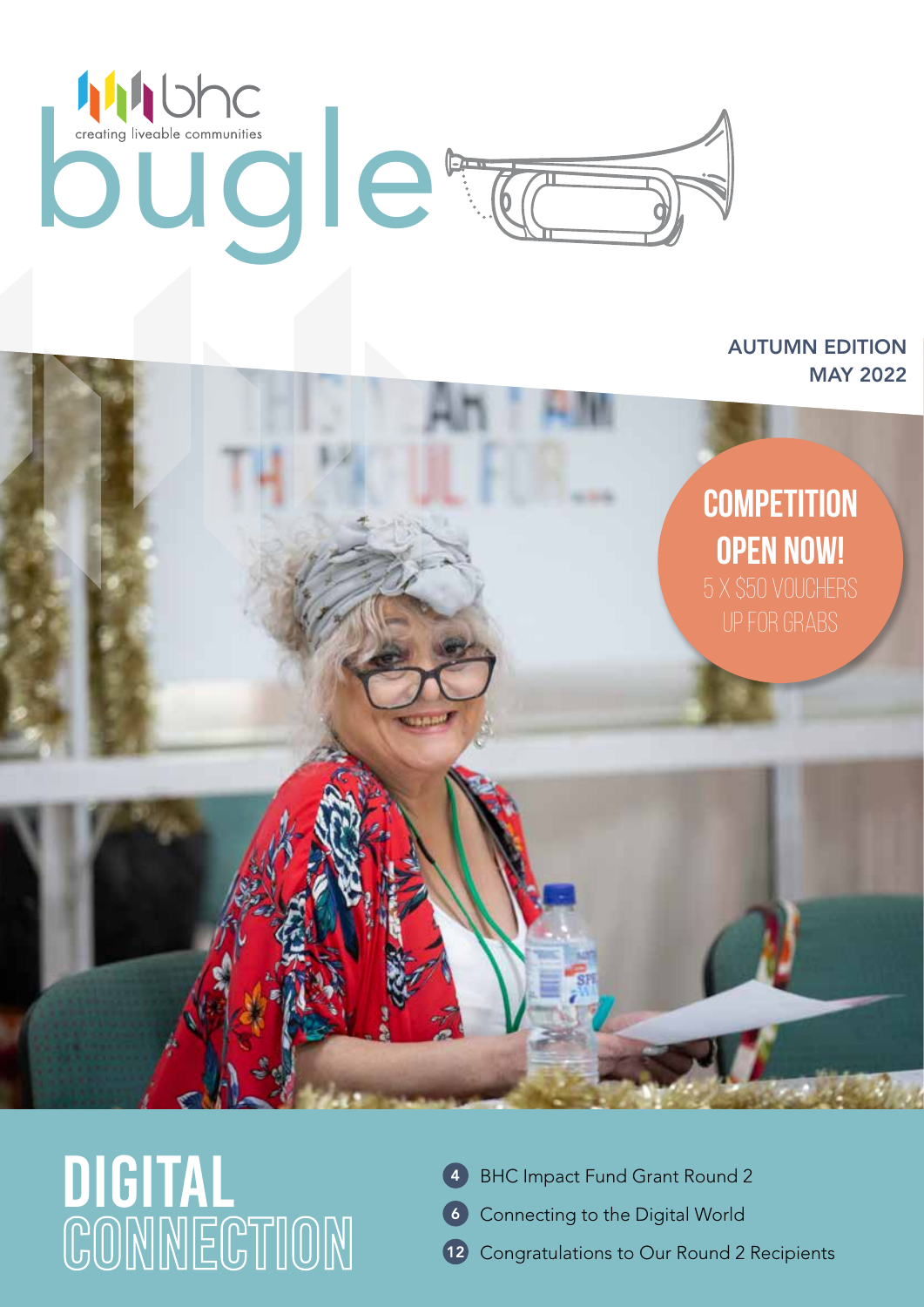Hreed

| <b>BHC Social Media</b><br>Campaign               | $\overline{2}$ |  |
|---------------------------------------------------|----------------|--|
| <b>Disability Support</b><br>Pension Myth Busting | 3              |  |
| <b>BHC Impact Fund</b><br><b>Grants Round 3</b>   | 3              |  |
| <b>BHC Impact Fund</b><br><b>Round 2 Grants</b>   | 4              |  |
| <b>Tips for your Grant</b><br>Application         | 5              |  |
| Connecting to the<br><b>Digital World</b>         | 6              |  |
| <b>BHC - Where Have</b><br><b>We Been</b>         | 8              |  |
| <b>MyAgedCare</b>                                 | 8              |  |
| Tips from the Asset<br>Team                       | 9              |  |
| <b>What's On</b>                                  | 10             |  |
| <b>BHC Noticeboard</b>                            | 11             |  |
| Congratulations to Our                            | 12             |  |

Round 2 Recipients

#### IN THIS EDITION

Dear readers of the Bugle,

Welcome to the Autumn 2022 edition of the BHC Bugle.

Much of our lives are 'online' now. Whether it is banking, news, social media, job searching or simply connecting with family and friends, the digital era is with us. At BHC, we would like our residents to have access to the knowledge, skills and resources they need to fully participate in the digital age. If you are perhaps a little nervous around digital technology, can I encourage you to dip your toes into this edition of the Bugle. Have a look at the article on page 6 which includes some gentle methods for starting or further exploring your journey in accessing digital technologies.

Additionally, I would like to highlight the newly introduced employment and participation program coordinated by BHC's Resident Participation and Employment Coordinator, Anthony Campbell. Anthony is enthusiastic about assisting and supporting BHC residents to access opportunities to participate in the community, including volunteering, study and employment. Anthony is available to work alongside residents one on one as well as in group settings. In the coming weeks, Anthony is taking a solar-powered coffee cart out to some BHC properties to help residents learn some new skills

 $\mathbb{R}$  AUTUMN EDITION May 2022

We recognise not everyone on DSP is able to work, but for those who wish to, it can provide social and financial benefits.

about making barista coffees, as well as building connections as neighbours. It is a supportive program and I encourage you to connect. There is further information on Anthony and this program and how to make contact with us in the Bugle.

> Person 1 is a single 30 year old individual on the Disability Support Pension. They are eligible for \$880 per fortnight of DSP. Person 1 starts working one day per week in a retail store and earns \$400 per fortnight through this job. Their pension reduces by \$160 per fortnight but they now receive \$400 (income) + \$720  $(pension) = $1,120$  per fortnight.

#### **BHC Social Media Campaign CONNECT WITH US CONNECT WITH US**

On a serious note, this month we were saddened to learn of the passing of long-term BHC Caretaker, Oliver Tickner. Ollie has worked around a number of BHC properties and is fondly remembered by many tenants. We are very grateful for the work Ollie did for BHC and the positive impact he has had on the lives of many. I had the privilege of speaking at Ollie's funeral and passing on the condolences of BHC to Ollie's muchloved family and friends. Rest in peace, Ollie. Ollie was a close friend of BHC so if you are shocked by this news and need support, please contact support services such as your case worker, local community centre or free online and phone counselling.

We at BHC believe equal digital access is crucial to the social and economic well-being of individuals. BHC also regularly shares information about your tenancy, support provisions, and projects that benefit you on our social media platforms. In response, BHC wants to make sure that EVERYONE at BHC has access to this information. That is why we are launching a six-week social media campaign.

For your chance to win one of 5 x \$50 gift vouchers to Bunnings, JB-Hifi, Office Works, or Coles/Myer (the winner's choice), simply:

And until next time, please keep well.

With kind regards,

> Rebecca Oelkers, CEO



### DISABILITY SUPPORT PENSION (DSP) Myth Busting!

*by Anthony Campbell, BHC RPEC*

#### **Did you know?**

- you can still work when on the DSP
- you can still volunteer while on the DSP
- the DSP has rules that let you do quite a bit of work without losing your DSP
- in fact, you are often better off to work while on the DSP as this improves your financial, social and emotional wellbeing.

#### **Let's take a closer look....**

For example, a single person over 21 years old may earn up to \$180 per fortnight and get the full pension. However, if they earn over \$180 per fortnight, their pension will reduce by 50 cents for each dollar over \$180. If they earn over \$2115 in a fortnight, they will receive \$0 for that fortnight.

The next examples shows how earning an income on top of the pension leaves the recipients with more money per fortnight:

(Figures provided are current as of February 2022.)

It's important to check for the latest figures and information via the Services Australia website at: www.servicesaustralia.gov.au/disability-supportpension or contact the Centrelink, Disability, sickness and carers line on 132 717 Monday to Friday 8am to 5pm.



#### **What does this mean?**

- Like/Follow the BHC Facebook Page
- Comment on at least one of the specially marked competition posts

The winners will be drawn on 31 July 2022. To be eligible, you must be easily identified as a current BHC resident and meet the requirements above. For further details check out our Facebook page. Good luck!



BHC Creating Liveable Communities



#### IMPACT FUND GRANTS PROGRAM ROUND 3 Open from Monday 2 May to Friday 27 May 2022

#### KNOW WHICH GRANT SUITS YOU BEST

Educate and Participate Grants - designed to assist residents to fund education, employment or participation opportunities, and

Connect Grants - supporting residents to access digital technologies such as computers, training or connection costs.

BHC Residents can apply for up to \$1000 in these grants per year.

#### KNOW HOW TO APPLY

You can find online application forms and the guidelines on the Grants Program page on the BHC website. Scroll down to find the form for the grant you would like to apply for.

bhcl.com.au/impact/grants-program/ If you would prefer a printed copy of the application forms you can contact BHC reception to request this. Phone 3307 3000.





If you are on the DSP and would like to discuss your employment options, please contact BHC's Resident Participation and Employment Coordinator, Anthony, on 0417 361 506 or anthony.campbell@bhcl.com.au.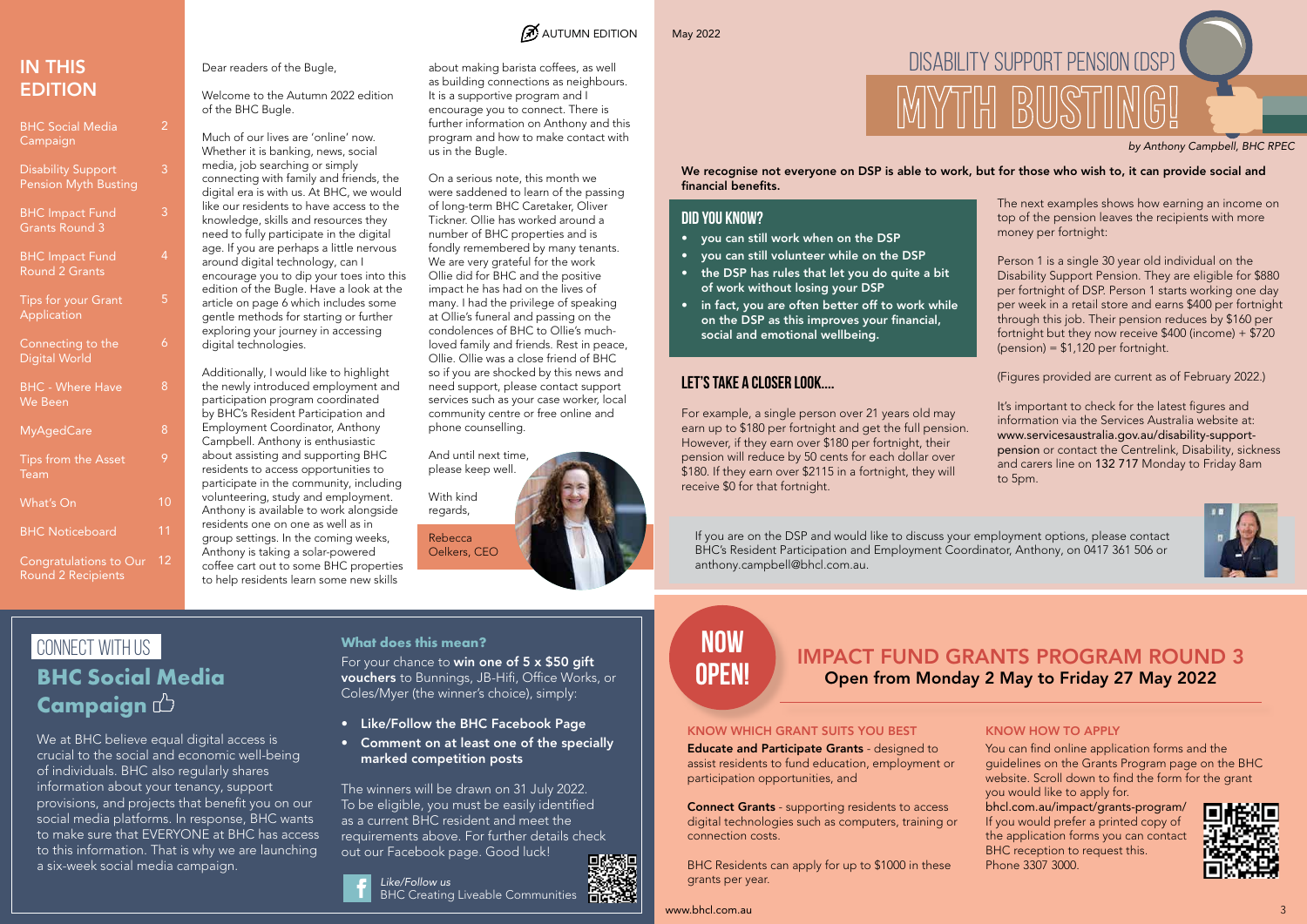

Round 2 of the Impact Fund Grants opened in January 2022 and within just 4-weeks we received over 50 applications. That's more than double the number of applications received in Round 1! With so many applications, our Evaluation Panel had their job cut out for them scoring and reviewing each application.

For Round 2 we were proud to be able to fund 6 Connect Grants and 6 Educate and Participate Grants. In addition to this, as we reviewed the applications for Round 2 an important theme emerged: applications for dependents (children) to support their education and participation in schooling and their communities. Due to this need, something we didn't see in Round 1, BHC was able to offer additional one-off, responsive funding for Round 2, the BHC Bright Futures Fund. With this special responsive funding we were able to support an additional 7 households with children and young people!

Congratulations to all of our Round 2 Grant recipients!

We would like to thank all residents who applied in Round 2. If your application wasn't able to be funded in this round, we encourage you to apply again in Round 3.

Read on to hear from some of our Round 2 recipients and to get some tips and tricks for applying in Round 3.

- Sandra, Round 2 Recipient





First of all I want to say thank you to the Community Development Team. Thank you for the opportunity to submit my thoughts and goals for this grant. I was able to explain what I need Itechnology wise] to be able to communicate and live in this digital world with access to the services and information I need.

#### 4 THINK ABOUT SUPPORTING DOCUMENTS AND ADDITIONAL INFORMATION

I am thrilled to have been successful in this project and will soon be the owner of a new laptop which will help me with all types of communication, shopping, paying my bills, etc. as I would be totally lost without this device. I can now be confident that I will be able to use this laptop device without having to worry about it breaking down and shutting down, as was the case with my old desktop computer. I am very excited to be able to use my new laptop with confidence. Thank you to all.

#### 6 KNOW EXACTLY WHAT YOU ARE ASKING FOR

Be specific about what you are applying for. For example, instead of saying 'a laptop' find out what laptop you would like to buy and include the details of this specific device. If you are wanting to cover course fees, tell us what the course is, who the course is provided by, etc.

#### 2 TELL US EVERYTHING!

There are 3 main questions which applications are scored on.

Need for the Grant: What are your goals and why do you need this grant?

> You can request item/s over the \$1000 amount, but you must be able to pay the additional amount yourself.

#### 8 PAYMENT DEADLINES AND SALE PRICES

Outcomes: What impact would receiving the grant have for you? How would the grant impact your goals and help you achieve them?

Readiness: What are the next steps, if you received the grant, to achieve your goals? Are you ready to take those steps and use the grant now?

We encourage you to include as much information as you can so we can understand your circumstances. This will help the Evaluation Panel when they score each application.

#### 3 ASK FOR HELP

#### 5 ASK AROUND - CAN YOU GET IT SOMEWHERE ELSE?

If you have trouble with literacy, understanding something in the application, or completing the application, we encourage you to ask for help. Ask a friend, family member, or support worker. If you don't have support available, BHC can assist you in completing the application form.

### FUND<br>Grant Round BHC IMPACT

Please note that to be fair to all residents, BHC can only assist in writing down your responses or helping you understand the questions in the application form. This will not give you an advantage or special preference over other applications.

You will not be disadvantaged if you do not have supporting documents, but we do encourage you to include anything which can help us to better understand your circumstances and need for this grant.

The BHC grants are designed to fund items / opportunities which cannot be funded anywhere else. For example, have you asked your school if they offer fee help or equipment? Are you linked with a DES Provider, if so, have you asked them whether they can fund this item? Are you linked with a

support provider; can they assist you with the item you are requesting?

If you have already looked at the alternatives and still need assistance, the BHC grant is here for you!

There is a set amount of funding available each round so we need to know exactly what item you are asking for and exactly how much it costs. Please include as much information about the item you are requesting and the total cost.

For the Connect Grants, BHC does include some suggestions of different devices in the application form. These are suggestions only and you are still welcome to select a different item. If one of these items meets your needs, you can select it, but please only select an item if you are sure it is what you would like to request.

Do your own research first and know exactly what device you want to request. If you are still not sure about the item, you can speak to the BHC Community Development Team who can help you.

#### 7 REQUESTING ITEMS OVER \$1000

Be aware that the grants process can take up to 6-weeks to finalise AFTER the application period closes. If you have a time sensitive application, please contact the Community Development Team directly to discuss this with them. We may not be able to meet time sensitive deadlines.

When requesting items to be purchased, please do not use sale prices in your application. Due to the long grant process, the sale will likely be over by the time the applications are finalised, meaning the price you have provided may no longer be available. As we only have a set amount of funding available, we need to know the exact amount your item costs to be able to properly assess and determine which applications can be funded in this round.

#### 9 APPLY AGAIN!

Finally, just because your application wasn't funded in a previous round doesn't mean you won't be successful next time. Please apply again if you would still like your application to be considered.

- Round 2 Recipient



### for your Grant Application HELPFUL TIPS **9**

#### 1 BE SPECIFIC

... I am eager to finish my course so I can also find my sense of belonging and purpose in the community.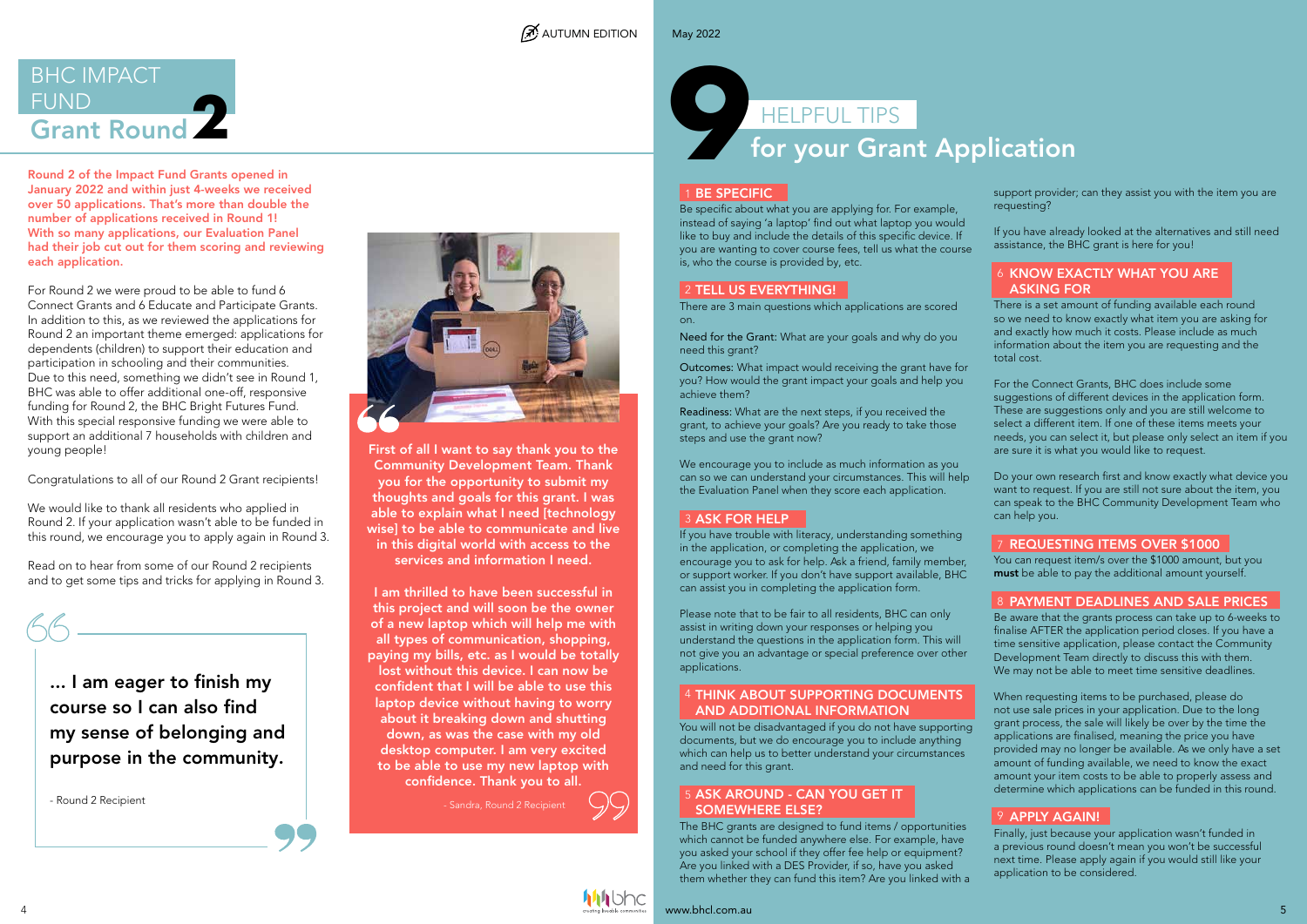## **CONNECTING TO THE DIGITAL WORLD**

Accessing and using technology may feel second-nature for some, but for others it can be challenging and overwhelming. With so much of life online now like shopping, health appointments, connecting with friends and family, learning, and entertainment, it is important everyone has the chance to build skills and confidence around technology and the digital world.

#### **INCREASING YOUR DIGITAL LITERACY**

Digital literacy refers to the skills, knowledge and confidence to use and understand digital technology e.g. computers, mobile phones, and the internet generally. If you don't have great digital literacy, you are not alone! There is lots of free online and in-person support available to increase your digital literacy and help you navigate the digital world.

#### **An Easy First Step**

Speak to a support worker, family member, friend, or even your neighbour! This can be an easy, free, first step to get some hands-on support to learn more about using technology and the internet.

#### **Contact your local library**

Libraries have free workshops and 1-on-1 support available to help people with their digital skills and learn how to use their devices. Speak to your local library and their friendly staff to find out more.

#### **Be Connected: Every Australian Online**

- Different brands (devices) and phone/internet providers (data). Read reviews and think about what is reliable, cost effective and a brand / provider you can trust.
- Compare plans (data) or devices. Think about your list of needs, is anything missing?
- Ask about the details and make sure you understand all costs e.g. is it a lock in contract, are there extra subscriptions / programs you have to buy after?
- Shop around and see who has the best price.

www.bhcl.com.au 7 - 2000 - 2000 - 2000 - 2000 - 2000 - 2000 - 2000 - 2000 - 2000 - 2000 - 2000 - 2000 - 2000 -

Be Connected is an Australia wide initiative empowering all Australians to thrive in a digital world. They have online learning resources as well as a network of community partners called the Be Connected Network. This network of partners offer support so you can develop your digital skills and confidence. From beginners to more advanced tech users – Be Connected can help!

#### You can build your skills and knowledge with courses like:

Visit: beconnected.esafety.gov.au or to find local help, call 1300 795 897.

#### **In Person Digital Skills Programs**

Ask your local library, Neighbourhood Centre or even support provider about other local programs which may be currently running.



#### **FINANCIAL BARRIERS TO TECHNOLOGY**

For some people, the barrier to technology and digital connection is cost. Here are some tips for finding the best deals for your data and devices.

#### **Know What You Need**

Write down a list of what you need so when you

are comparing data plans / devices

you can easily see if it matches your list. Think about what is a MUST HAVE versus NICE TO HAVE. This will help you find the right data plan or device so you don't pay for more than you need.

#### **Do Your Research**

Before buying anything, do your research. You can look

online, call, email, or go to your local store. If you are uncomfortable doing this yourself, ask someone you trust to support you.

#### To get you started, consider:

#### **Ask About Discounts**

Ask about discounts for concessions / pensioners, or if there are any promotions running currently. It never hurts to ask!

#### **ALTERNATIVE AFFORDABLE DEVICES**

If a full price device is out of your budget, you might consider:

- Refurbished Devices (pre-owned or ex-display items)
- Ask Your School / Learning Institution About:
	- Resource Programs e.g. renting laptops for a fee
	- Scholarships: equity or technology scholarships
- BHC Grant Program (see pages 4-5 of the Bugle for more information)

**Set a budget and stick to it. Work out how much you can afford and don't feel pressured to spend more!**

**Unsure about data, what it is or what you need? Use the All About Data guide from Be Connected:** beconnected.esafety.gov.au /topic-library/essentials /all-about-data

> **Don't forget, if buying a device of your own isn't an option, use what is offered for free! Visit local libraries for free access to computers and the internet.**

The Absolute Basics Getting to Know Your Device Getting Started Online Safety First (cyber safety)

More Online Skills (e.g. digital cameras, accessing radio and tv online) Connecting With Others And many more!

*By Tanieka Sawyer, BHC Social Work Student*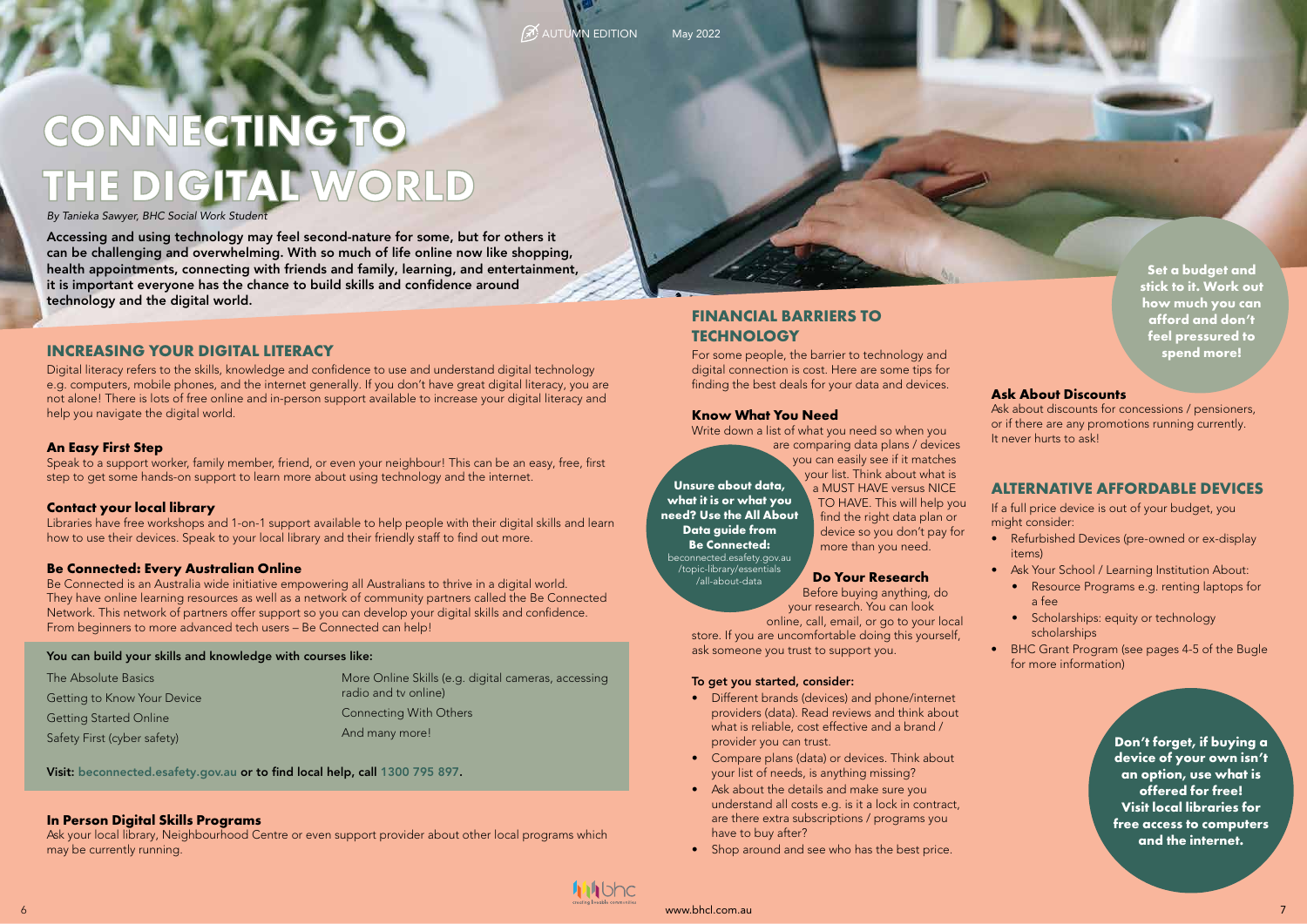#### **Ventilating your bathroom**

Wintertime is the perfect time for mould to grow as we tend to keep our homes closed up to keep out the cold. Here are some tips to keep the mould at bay in your bathroom/toilet:

- We suggest running your exhaust fan for at least 15 minutes after you've finished showering or bathing to fully air out the bathroom. If you turn the fan off right after your bath or shower, you're not giving the exhaust fan long enough to vent all the steam.
- Clean your exhaust fan regularly with a damp cloth to remove any dust build up.
- Don't leave your shower door or curtain closedkeep open to assist with ventilation.
- Do open the window, especially if your bathroom does not have an exhaust fan. If you don't have a window, keep the bathroom door open just a crack if privacy is an issue and open the door all the way once you're finished in the bathroom.



#### í  **Furniture Dumping**

#### **Leaking Taps**

Please report all leaks to your Housing Manager ASAP. If a leak is left unattended, it can lead to bigger issues such as mould or damage to the property.

If you find that a circuit breaker trips in your unit, we recommend the following tips:

Firstly, unplug all appliances from the power points before doing anything else.

In April BHC launched its pilot project, Coffee Connections, in partnership with Substation 33 a solar-powered social enterprise coffee cart. This collaborative pilot aims to support residents to increase their economic participation. A soft skills project, offering BHC residents with place-based skills building in customer service and hospitality. Not only is it a great skillsbuilding opportunity but it brings neighbours together! What a treat to be a part of this with our amazing BHC residents!



If you know where your switchboard is and have access to it, flip the safety switch back on. Resetting the breaker should restore the power supply. If you cannot reset a safety switch after it has tripped, you may have a faulty appliance connected to the circuit or there may be a wiring fault. In this case, switch off and unplug all the appliances. You should now be able to reset the safety switch and restore the power.

If unsuccessful, contact your Housing Manager.

8 which is my right the my right the my right. Within the my right of the medicine with the my right of the my right of the my right of the my right of the my right of the my right of the my right of the my right of the my Or visit the My Aged Care website: www.myagedcare.gov.au

Please remember that dumping furniture in the bin rooms is not permitted. If you have larger items that you need assistance disposing of- please contact your Housing or Asset Manager and we can help arrange a suitable disposal option. The bin rooms are for general household waste/recycling only and all rubbish must be placed in the bin (not next to or on top of). Thank you for your cooperation!

- Ask the friendly staff at your local community centre for information.
- Call to book an appointment to speak to an Aged Care Specialist Officer (ACSO) in person.

#### **BHC Coffee Cart Connections**

**What is My Aged Care?**

My Aged Care is your starting point to access government-funded aged care services.

myagedcare

Whatever your situation, specific needs, or background, My Aged Care can help you understand what types of services are available - from services that help you live independently at home to short-term care that helps you get back on your feet, to moving into an aged care

home when you can no longer live at home.

#### **Get started with My Aged Care in 4 easy steps**

STEP 1. Learn about different types of care

STEP 2. Get assessed for aged care services

STEP 3. Find a provider in your area that suits your needs

STEP 4. Manage your services



#### $\mathcal{A}$  AUTUMN EDITION May 2022

#### **Who is eligible?**

You are eligible for an assessment if you meet some requirements:

- 65 years or older (50 years or older for Aboriginal or Torres Strait Islander people).
- Show that you have need for support.

#### **Who to contact / where to find more information?**

For more information, or if you need some help, the My Aged Care team can support you over the phone. Call 1800 200 422 - Monday to Friday: 8am - 8pm or Saturdays: 10am - 2pm

#### **Who else can I talk to?**

Ask about My Aged Care at your next GP appointment.

#### **Mental Health Parliamentary Enquiry**

In March BHC was proud to attend a Parliamentary Inquiry improving Mental Health outcomes for Queenslanders, specifically speaking to improvements for those in social and community housing. Our BHC Community Development Team advocated for accessible community and outreach mental health support. All speakers acknowledged the importance of stable, affordable housing to support positive mental health outcomes for Queenslanders. Thank you to the Queensland Parliament's Mental Health Select Committee for inviting us to speak on this important issue.





#### **The Resident Community Development (RCD) Team is Calling!**

If you completed your recent Tenant Satisfaction Survey and said YES I am interested in joining the RCD Team – thank you! We haven't forgotten you and will be in touch very soon. Everyone who has expressed interest in the RCD Team will soon receive a letter. In this letter you will find out a bit about the RCD Team, who we are, and all the different ways you can get involved. Thank you to everyone who has expressed interest, we can't wait to have you involved! Don't forget, if you have any questions about the RCD Team or didn't tick 'YES' but want to get involved, contact our Community Development Manager Kaitlyn to find out more. Just call reception on 3307 3000 and ask for Kaitlyn!



## **Tips From Your Friendly Assets Team**



#### **What To Do If The Breaker Trips**



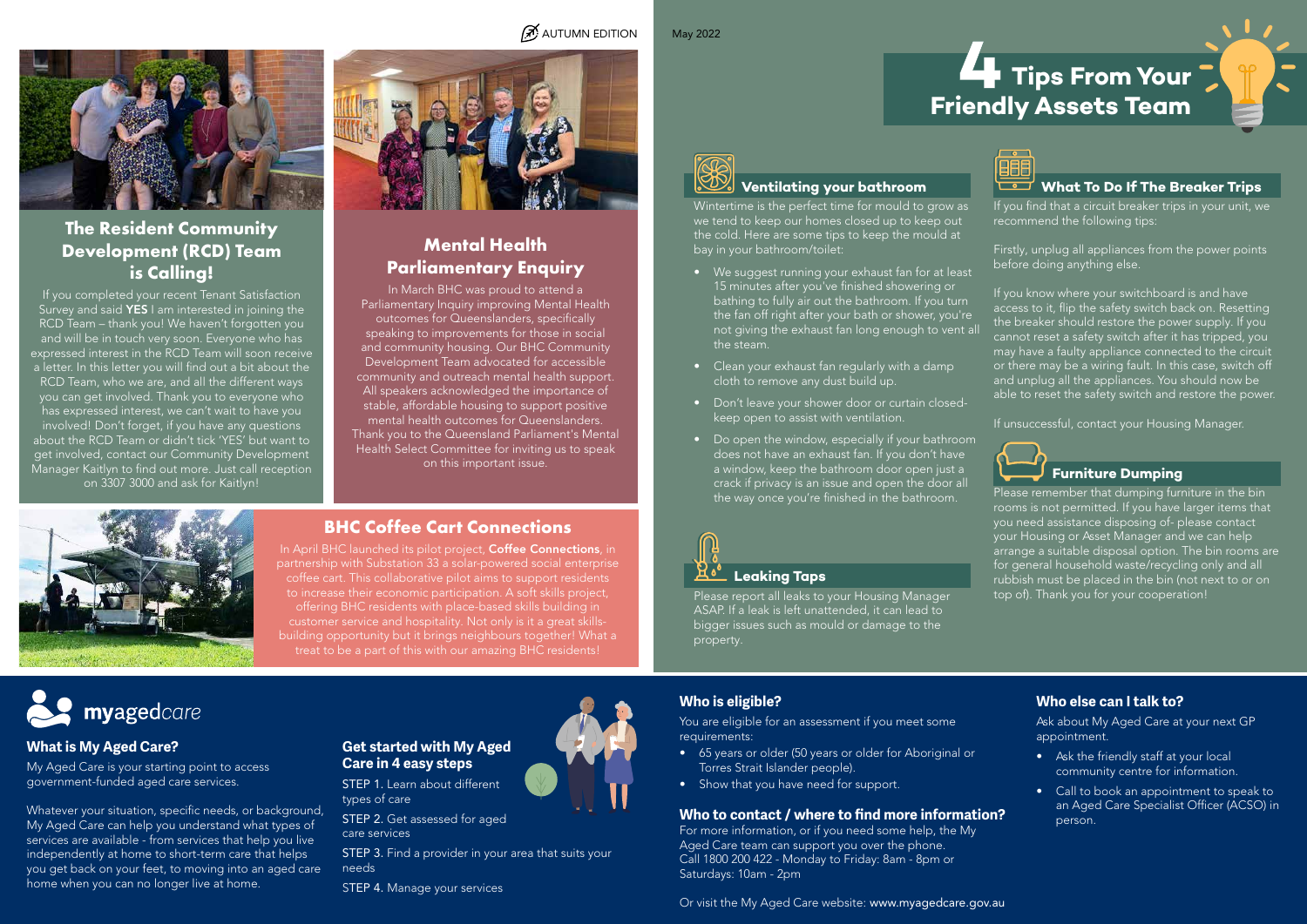#### $\mathcal{A}$  AUTUMN EDITION May 2022

## **WHAT'S ON?**

#### **NATIONAL** 16-22 MAY 2022 **Better Together WIEEK**







## **Noticeboard**

#### **FIRE EVACUATION DRILLS**

FREE Farmers Market: Every Tuesday from 10am, Community Plus+ West End Community House

Free farmer's market. Pick up a free box of fresh produce, bakery items and other supermarket staples thanks to OZ Harvest.



Social Media Masterclass: Building your community: 1 June Brisbane City Council, with Social Mediology, is delivering free social media workshops to support local businesses in developing a sustainable and

ongoing strategy to build powerful communities around their businesses.

Register: www.eventbrite.com.au/e/social-media-masterclass-buildingyour-community-registration-221768574777



Queensland Art Gallery Guided Tour: Now until 31 August 2022, Queensland Art Gallery, Melbourne Street Entrance

Join QAG's passionate volunteer guides for a highlights tour at QAG. Check in with staff at the information desk on arrival.



#### NAIDOC Week: 3 - 10 July

Celebrate and recognise the history, culture and achievements of Aboriginal and Torres Strait Islander peoples during NAIDOC Week. Take the opportunity to learn about First Nations cultures and histories and participate in celebrations of the oldest, continuous living cultures on earth. Learn more: www.naidoc.org.au

The National Reconciliation Week 2022 theme, "Be Brave. Make Change." is a challenge to all Australians— individuals, families, communities, organisations and government—to Be Brave and tackle the unfinished business of reconciliation so we can Make Change for the benefit of all Australians. Learn more: nrw.reconciliation.org.au



Bring your school homework and let Inala Community House's Homework Club help you! Free and all students welcome to join.

Note: All children must be signed in and out by a responsible adult. For more information, contact Anushka on 3372 1711 or email: reception@ich.org.au

#### **National Reconciliation Week:** 27 May - 3 June

National Volunteer Week: 16 - 22 May

National Volunteer Week is a chance for all of us to celebrate and recognise the vital work of volunteers and to say thank you!

If you would like to look into Volunteering in your local community, contact our Resident Participation and Employment Coordinator, Anthony. Email anthony.campbell@bhcl.com.au or SMS/Call 0417 361 506.

Homework Club: Every Tuesday 3:15 - 4:45pm, Inala Community House

#### Vale Ollie

It is with much sadness we share the news of the passing of Oliver Tickner,

BHC's long-term caretaker at O'Brien Place. Ollie passed away unexpectedly in April and will be dearly missed by the residents and staff alike. Ollie was a huge part of every property he tended to, always taking time to chat with residents and taking such pride in keeping the gardens and grounds looking beautiful. We acknowledge the lasting impact Ollie had in the BHC community during his time with us.

#### Have You Got Your Flu Shot?

It's that time of year again, and this year's flu shot is now available. Did you know some people can get a FREE flu shot?

#### Who is eligible for a free flu shot?

The Australian Government's National Immunisation Program provides a free flu vaccine to eligible people, including:

- People aged 65 and older
- Pregnant women
- All Aboriginal and Torres Strait Islander people aged 6 months or over
- People aged 6 months and older with medical conditions that put them at risk of complications from the flu
- Children 6 months to less than 5 years old.

Speak to your local pharmacy or your local GP to book in for your flu shot or to find out if you are eligible for a FREE vaccine.

#### Rent Increases

In order to provide a service that meets the varied needs of our residents, BHC operates a range of housing programs and rental models. Most of our of tenants are part of Coral or Opal programs, which have a rent review on an annual basis, generally 1 July each year. Tenants in these programs will have received a letter around the rent review, and provided with the necessary two months' notice if a rent increase is being applied.

While the process is complicated, we would like to assure residents that BHC applies a great deal of methodology to any increases, looking at both changes to the market rents and Centrelink payment changes, including increases to Commonwealth Rent Assistance (CRA). Our rent review process includes mechanisms to minimise hardship on residents; all rents we charge are discounted by at least 25% from the market, and further reductions are applied to ensure the rents are affordable for residents receiving Centrelink payments, even in inner-city locations. We limit rent increases as much as we can, while balancing the continually increasing costs in providing services to residents and maintaining our properties.

If you have questions about the rental adjustments, please make contact with your Housing Manager to discuss.

The annual

Fire Evacuation Training Drills will be carried out across all BHC complexes mid to late May, 2022. You will receive a letter advising the exact date.

This training provides important information regarding evacuation points and the chance to practice what to do in the event of a fire or emergency. If you will be home on this day, we strongly encourage you to participate and ask any questions you may have. Participating is a great way to make sure you are familiar with your exits and are able to evacuate safely if needed.

#### Covid Positive?

If you test positive for Covid, please let us know. Letting us know means BHC can reschedule any planned work or entry to your unit and offer you support if needed. BHC's Resident Connect Team can connect you to support, information and resources whilst you isolate. If you test positive, please advise your Housing Manager as soon as possible. We're here for you.